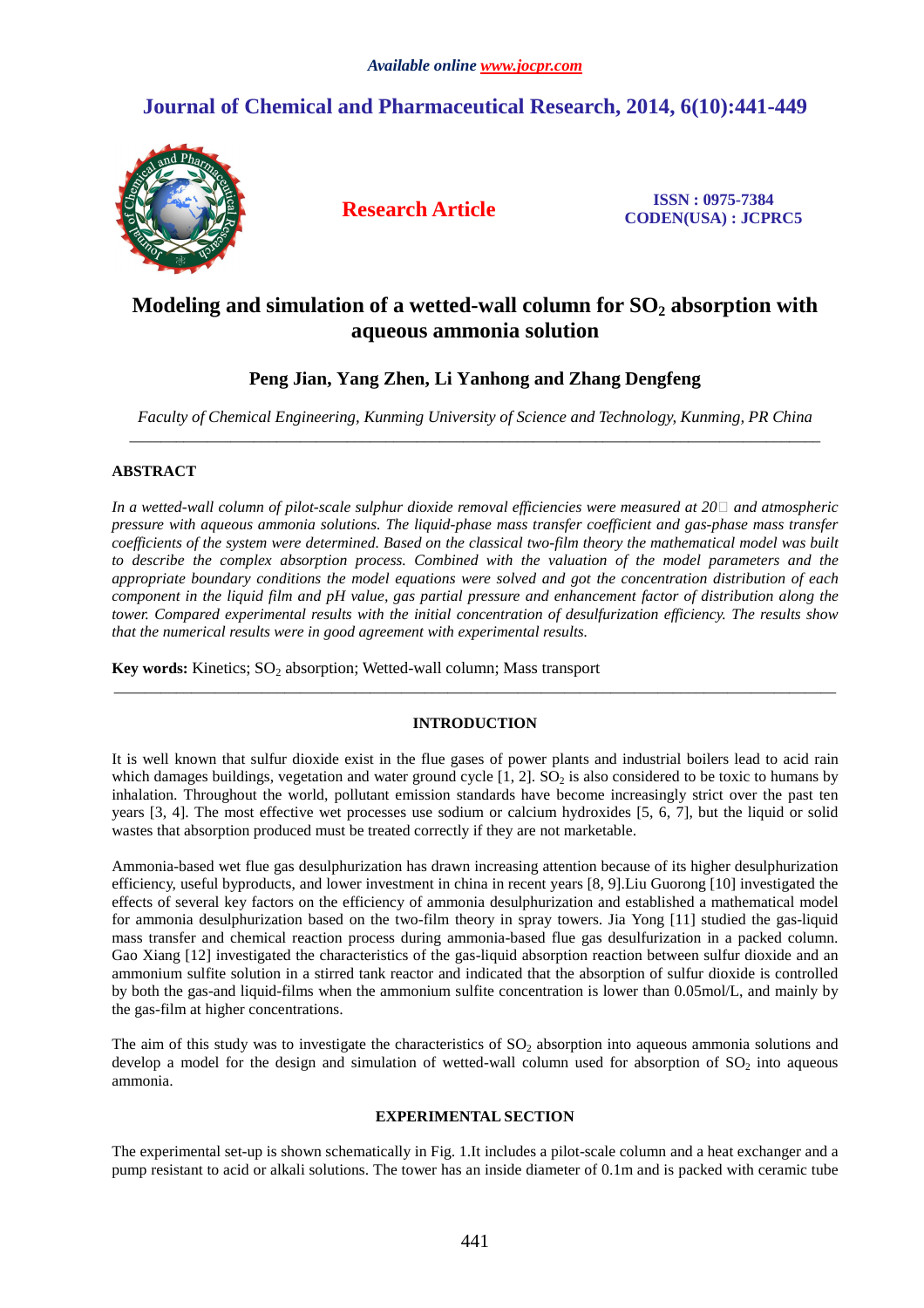which has an inside diameter of 8mm and outside diameter of 10mm. The number of ceramic tube is 38 and the height of the packing is 1.2m.

*\_\_\_\_\_\_\_\_\_\_\_\_\_\_\_\_\_\_\_\_\_\_\_\_\_\_\_\_\_\_\_\_\_\_\_\_\_\_\_\_\_\_\_\_\_\_\_\_\_\_\_\_\_\_\_\_\_\_\_\_\_\_\_\_\_\_\_\_\_\_\_\_\_\_\_\_\_*

The gaseous mixture is made of  $SO<sub>2</sub>$  supplied by a high pressure cylinder and air blown by a compressor. Sample of gas at the input and the output of the column is analyzed by UV analyzer, which gives the  $SO<sub>2</sub>$  contents.

Efficiency of desulphurization is defined according to measured results for gas composition.

$$
\eta = \frac{C_{in} - C_{out}}{C_{in}}
$$
\n<sup>(1)</sup>

The column is operated co-currently with recycle of the scrubbing liquid, aqueous ammonia solution was used. A series of absorption tests was conducted at  $20\pm0.5\degree$  and atmospheric pressure. Experiments were performed with gas flow rates in the range from 15m<sup>3</sup>/h to 85m<sup>3</sup>/h and a liquid flow rate varying between 0.05 m<sup>3</sup>/h and 0.15 m<sup>3</sup>/h.



*1. SO2 cylinder 2. Compressor 3.Valve 4. rotameter 5. Wetted-wall column 6. Ammonia liquor tank 7.Pumb 8.UV analyzer* 

**Fig 1 Diagram of experimental system of ammonia desulphurization** 

### **MODELING OF SO2 ABSORPTION INTO AQUEOUS AMMONIA SOLUTION**

1Mass Transfer Characteristics of the Packing

The simulation of experimental results required the knowledge of the mass transfer characteristics of the absorption device for nominal liquid and gas flow rates.

A schematic representation of a fluid film flowing down on a vertical tube with gas phase is showed in Fig.2. We make an overall mass balance of  $SO_2$  or  $CO_2$  over the slice of length *DH* shown in Fig.2

$$
Q_G dC = 2N n(R - \delta) \pi dh \tag{2}
$$

Where *n* is number of ceramic tube.

Where the mean film thickness  $\delta$  is calculated from one of the following correlations,

$$
\delta = \left(\frac{3\mu_L \Gamma}{\rho_L^2 g}\right) \quad \text{at } \text{Re}_L < 20 \sim 40,
$$
\n
$$
\tag{3}
$$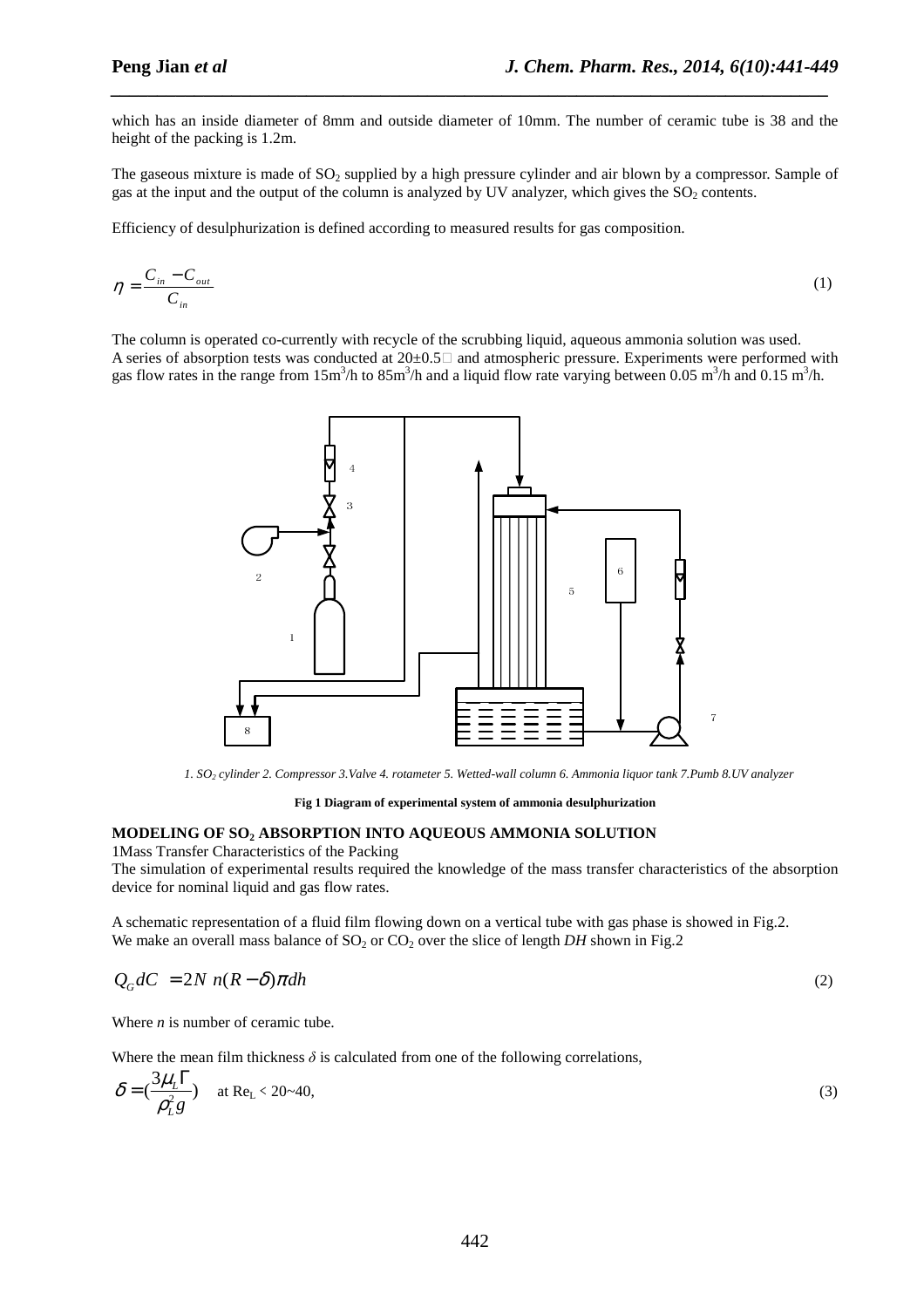$$
\delta = \left(\frac{2.4\,\mu_L\Gamma}{\rho_L^2 g}\right)^{1/3} \quad \text{at } 40 < \text{Re}_L < 1200 \tag{4}
$$

Where

$$
Re_{L} = \frac{4\Gamma}{\mu_{L}}
$$
(5)  

$$
\Gamma = \frac{Q}{2n\pi R}
$$
(6)

*\_\_\_\_\_\_\_\_\_\_\_\_\_\_\_\_\_\_\_\_\_\_\_\_\_\_\_\_\_\_\_\_\_\_\_\_\_\_\_\_\_\_\_\_\_\_\_\_\_\_\_\_\_\_\_\_\_\_\_\_\_\_\_\_\_\_\_\_\_\_\_\_\_\_\_\_\_*



The gas mass-transfer coefficient  $k_G$  was determined by absorbing  $SO_2$  into sodium hydroxide solutions of concentrations 0.5 mol/L. In this system, the liquid-phase mass transfer resistance can be considered negligible [13]. A different mass balance over the gas phase for the absorbed component produces the following equation for calculation of *kG*.

$$
k_G = \frac{Q_G}{2n\pi(R-\delta)} \ln(\frac{C_{SO_{2,in}}}{C_{SO_{2,out}}})
$$
\n(7)

The liquid-phase mass-transfer coefficient  $k<sub>L</sub>$  was measured by absorbing 10% pure  $CO<sub>2</sub>$  into water. The gas-phase mass transfer resistance was assumed to be negligible because  $CO<sub>2</sub>$  has a low solubility in water. The mean mass transfer coefficient  $k_L$  is calculated from [14]

$$
k_{L,CO_2} = \frac{Q_L}{2n\pi(R-\delta)} \ln \frac{C_s - C_{L,in}}{C_s - C_{L,out}}
$$
(8)

For the experimental system, *kL,SO2* can be calculated by the correction formula as follows:

$$
k_{L,SO_2} = k_{L,CO_2} (D_{SL} / D_{CL})^{2/3}
$$
\n(9)

*Cs* is calculated using Henry's law

$$
C_s = \frac{p}{H} \tag{10}
$$

The partial pressure of the absorbed gas,  $p$ , is obtained from the gas-phase measurements. The solubility of  $CO<sub>2</sub>$  in water can be calculated by the following equation: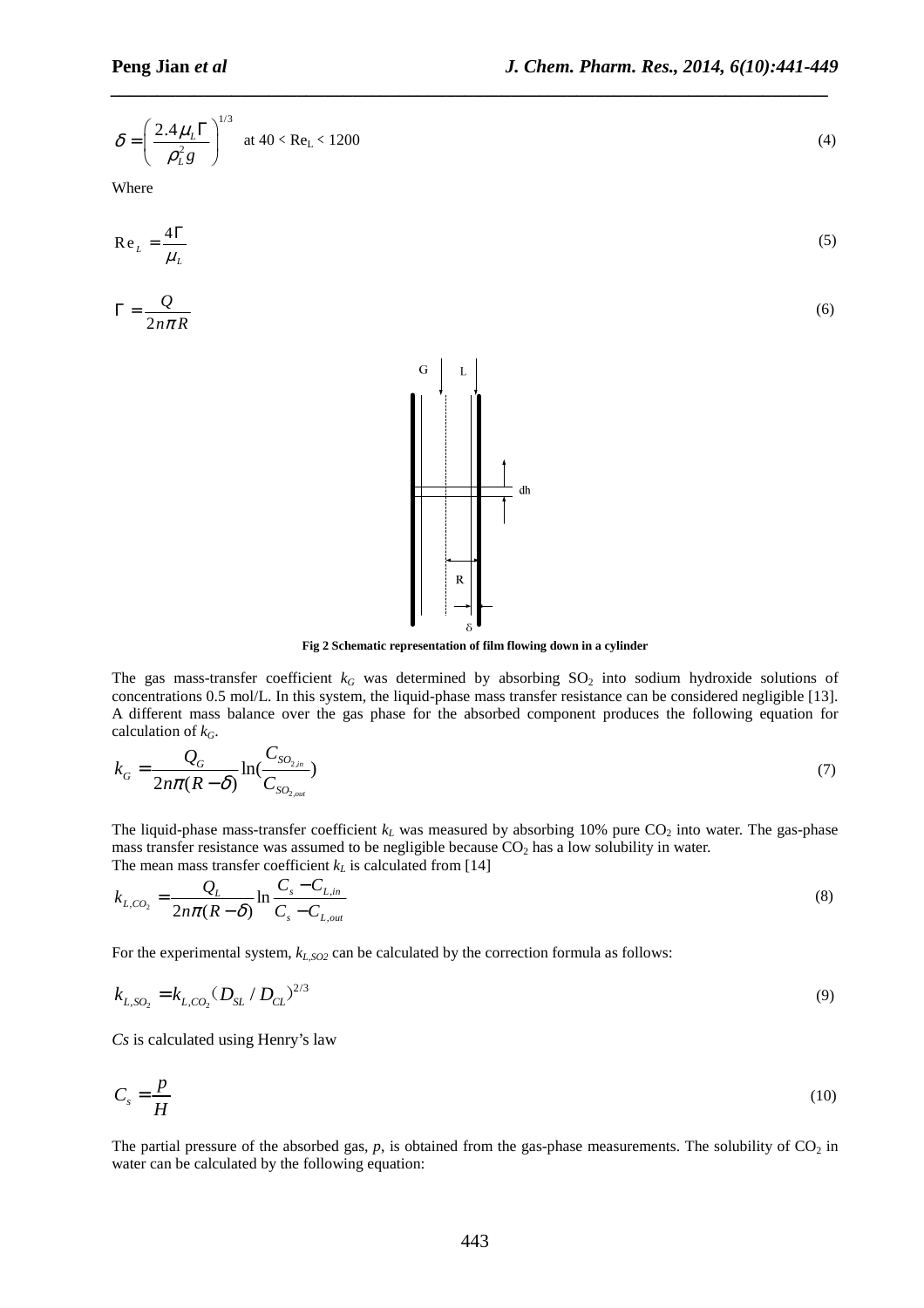$$
H_{co_2} = 2.8249 \times 10^6 \exp(\frac{-2044}{T})
$$
\n(11)

 $D_{\rm{S}L}$ ,  $D_{\rm{C}L}$  can be calculated by the following equation [15]:

$$
D_{AB(l)} = 1.173 \times 10^{-16} (\phi M_B)^{1/2} \frac{T}{\mu_B V_A^{0.6}}
$$
 (12)

Experimental parameters and dimensions are listed in Table 1 and the physical parameters in Table 2

**Table 1Experimental parameters and dimensions** 

| Liquid flow, $Q_I$                          | $0.05 - 0.15m^3/h$ |
|---------------------------------------------|--------------------|
| Gas flow, $Q_G$ , at 20 $\square$ and 1 atm | $15 - 85m^3/h$     |
| Temperature, $T$                            | $20^{\circ}$ C     |
| Height of column, h                         | 1.2 m              |
| Pressure, $P$                               | 1 atm              |

**Table 2 Physical parameters at 20**℃

| Water density, $\rho_L$                            | 998 $kg/m3$                           |
|----------------------------------------------------|---------------------------------------|
| Dry air density, $\rho_G$                          | $1.205$ kg/m <sup>3</sup>             |
| Water viscosity, $\mu$                             | $1\times10^{-3}$ Pa·s                 |
| Diffusion coefficient for CO <sub>2</sub> in water | $1.78\times10^{-9}$ m <sup>2</sup> /s |
| Diffusion coefficient for $SO2$ in water           | $1.52\times10^{-9}$ m <sup>2</sup> /s |

The modified gas-phase mass transfer coefficient, *kG*, was investigated at different gas and liquid flow rates and calculated by eq (7).The gas-phase mass transfer coefficient at different gas and liquid flow rates have been plotted against empty section gas velocity and presented in Fig.3.It can be seen that as empty section gas velocity increases the gas-phase mass transfer coefficient increases, and so is the case with increase in liquid flow rates.



The modified liquid-phase mass transfer coefficient, *kL*, was investigated at different gas and liquid flow rates and calculated by eq(8,9). The effect of liquid flow rate on Liquid-phase mass transfer coefficient is presented in Fig.4 at different gas flow rates. It can be seen from the figure that liquid-phase mass transfer coefficient increases as the liquid flow rate increases.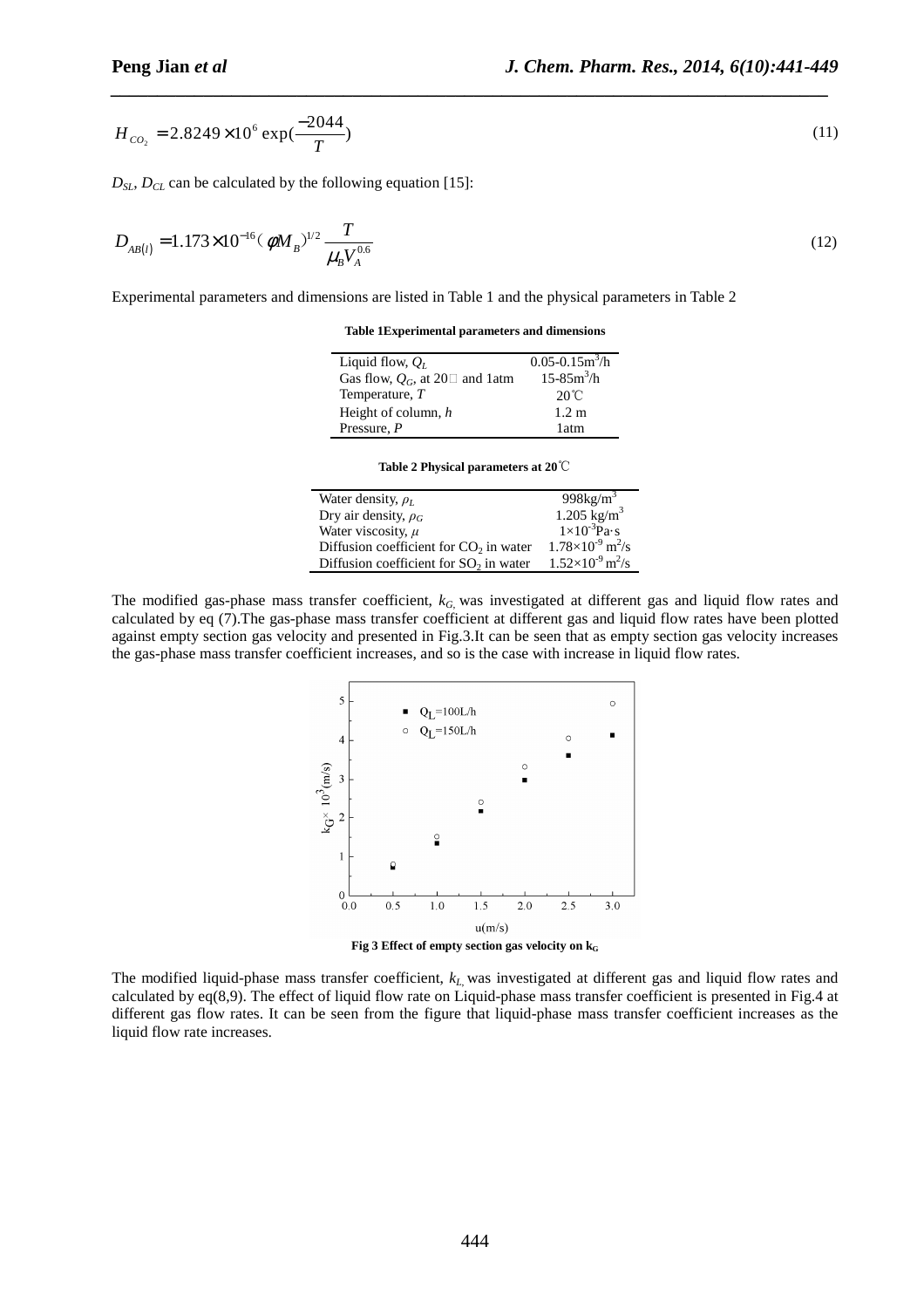

**Fig 4 Effect of liquid velocity on k<sup>L</sup>**

The following assumptions were established to obtain a infinitesimal tower model with chemical reaction: reactions were completed within the film and can be instantaneous chemical equilibrium and charge balance; oxidation of sulfite was ignored; isothermal operation; the gas and liquid phases are in plug flow.

When dilute  $SO_2$  is absorbed into aqueous ammonia solutions, the following reactions should be considered:

| $SO_2$ (aq) +H <sub>2</sub> O $f$ H <sub>2</sub> SO <sub>3</sub> $f$ H <sup>+</sup> +HSO <sub>3</sub> | (13) |
|-------------------------------------------------------------------------------------------------------|------|
| $HSO_3^-f H^+ + SO_3^2$                                                                               | (14) |
| $HSO_3 + 1/2O_2 f H^+ + SO_4^2$                                                                       | (15) |
| $NH_3$ (aq) +H <sub>2</sub> O $f$ NH <sub>4</sub> <sup>+</sup> +OH                                    | (16) |
| $H_2Of H^+ + OH^-$                                                                                    | (17) |
|                                                                                                       |      |

2.1 Absorption model According diffusion law[11]:

$$
D(SO_2) \frac{d^2c(SO_2)}{dx^2} + D(HSO_3^-) \frac{d^2c(HSO_3^-)}{dx^2} + D(SO_3^{2-}) \frac{d^2c(SO_3^{2-})}{dx^2} = 0
$$
\n(18)

Boundary conditions at the interface $(x=0)$ 

$$
N_{SO_2}^s = k_{G,SO_2}(p(SO_2) - p(SO_{2,i})) = -(D(SO_3^{2-})\frac{dc(SO_3^{2-})}{dx}|_{x=0} + D(HSO_3^-)\frac{dc(HSO_3^-)}{dx}|_{x=0} + D(SO_3^{2-})\frac{dc(SO_3^{2-})}{dx}|_{x=0})
$$
\n
$$
(19)
$$

$$
D(H^+) \frac{dc(H^+)}{dx}\Big|_{x=0} + D(NH_4^+) \frac{dc(NH_4^+)}{dx}\Big|_{x=0} - D(OH^-) \frac{dc(OH^-)}{dx}\Big|_{x=0} - D(HSO_3^{2-}) \frac{dc(HSO_3^{2-})}{dx}\Big|_{x=0} - 2D(SO_3^{2-}) \frac{dc(SO_3^{2-})}{dx}\Big|_{x=0} = 0
$$
\n(20)

Boundary conditions in bulk liquid $(x=\delta)$  $c(S - total) = c(SO_2) + c(HSO_3^-) + c(SO_3^{2-})$ (21)

$$
c(N - total) = c(NH_4^+) + c(NH_3)
$$
\n(22)

$$
c(H^+) + c(NH_4^+) - c(OH^-) - c(HSO_3^-) - 2c(SO_3^{2-}) = 0
$$
\n(23)

2.2 Reactor model

From fig.5 the steady-state mass balance of  $SO_2$  in the gas phase plug flow through the column can be written as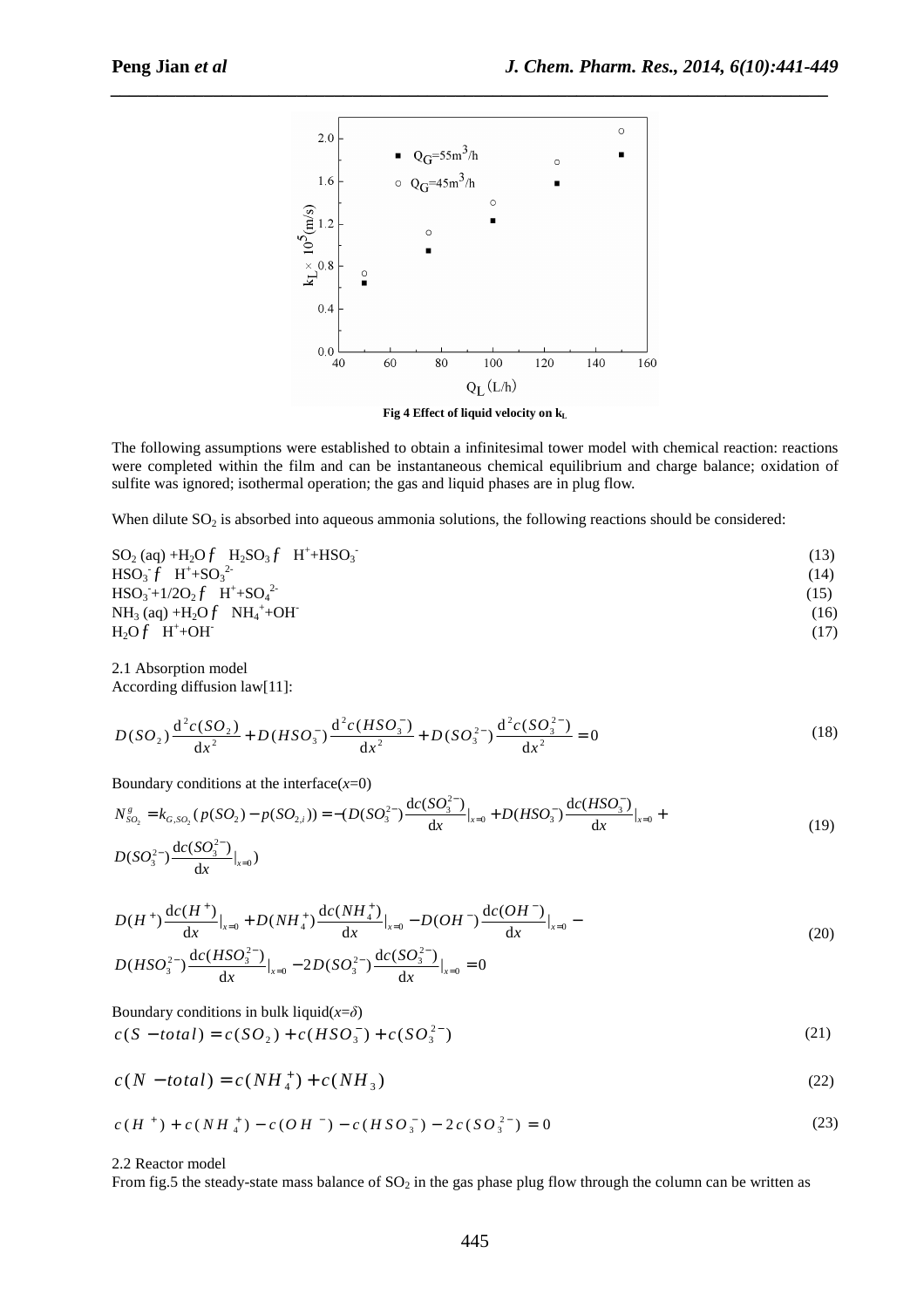$$
\left(\frac{G}{RTS}\right)\frac{\mathrm{d}p_{SO_2,b}}{\mathrm{d}z} = N_{SO_{2,i}}^g a\tag{24}
$$

Where *N* is flux of component A, kmol.m<sup>-2</sup>.s<sup>-1</sup>, *p* is partial pressure of component, kPa, *G* is gas volume flow rate,m<sup>3</sup>  $\sim s^{-1}$ . The steady-state mass balance for each species A(SO<sub>2(aq)</sub>, SO<sub>3</sub><sup>2</sup>, HSO<sub>3</sub>, H<sup>+</sup>, OH) in the bulk liquid phase is

$$
\frac{L}{S}\frac{\mathrm{d}c_{A,b}}{\mathrm{d}z} = N_{A,b}^l a + R_{A,b}\mathcal{E}_l
$$
\n(25)

Where *L* is liquid volume flow rate,  $m^3 \cdot s^{-1}$ ,  $R_A$  is reaction rate of the component A, kmol $\cdot m^{-3} \cdot s^{-1}$ . According to the law of elemental conservation, the steady- state fluxes of total S species through the liquid film are constant and are equal to  $SO<sub>2</sub>$  fluxes at the gas side.

Therefore, total S species in the liquid phase can be written as

$$
\frac{L}{S} \frac{d c_{S-total}}{dz} = N_{SO_2,i}^g a \tag{26}
$$



**Fig.5 Diagram of material balance calculation of Absorber** 

#### 2.3 Vapor-liquid equilibrium

In the liquid film, reactions(13), (14), (16), (17)can reach equilibrium instantaneously and chemical equilibrium relations of these reactions in liquid can be achieved.

$$
K_1 = \frac{c_{\text{H}^*} c_{\text{HSO}_3}}{c_{\text{SO}_2}}\tag{27}
$$

$$
K_2 = \frac{c_{H^*} c_{S O_3^2}}{c_{H S O_3}}\tag{28}
$$

$$
K_3 = \frac{c_{\text{OH}} \cdot c_{\text{NH}_4}}{c_{\text{NH}_3}} \tag{29}
$$

$$
K_{\rm w} = c_{\rm H^+} c_{\rm OH} \tag{30}
$$

Where  $K$  is equilibrium dissociation constants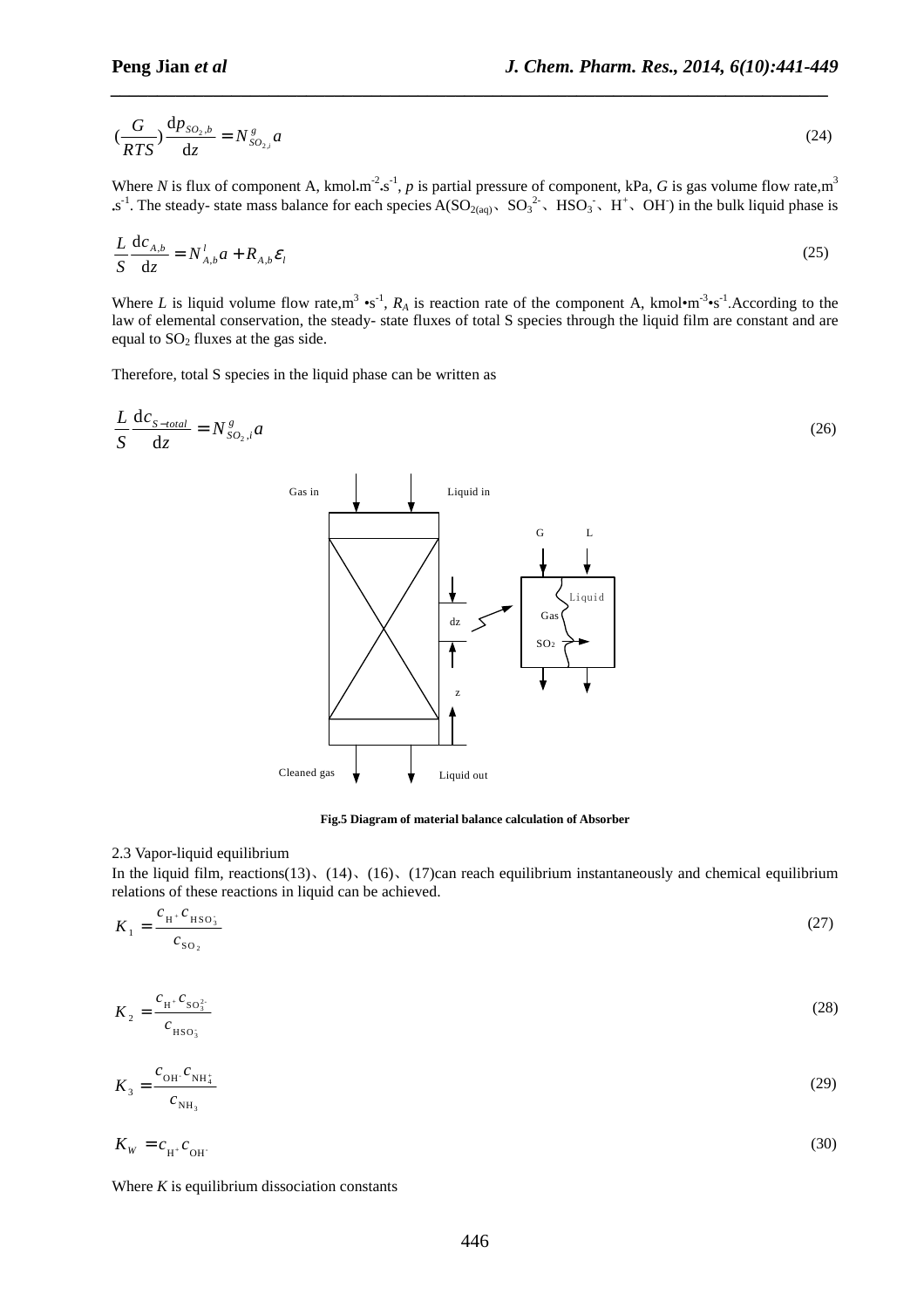### 3 Solving model

In the model the diffusion coefficients of gases were calculated from Fuller empirical formula and the diffusion coefficients in liquid use the data of literature of 13.extrapolated diffusion constants from 25℃ to 55℃ using the Stokes-Einstein equation [14].the dissociation equilibrium constants and solubility values for  $SO_2$  and NH<sub>3</sub> were estimated by correlation of literature15.the thickness of film was estimates by formula of literature16, 17.

*\_\_\_\_\_\_\_\_\_\_\_\_\_\_\_\_\_\_\_\_\_\_\_\_\_\_\_\_\_\_\_\_\_\_\_\_\_\_\_\_\_\_\_\_\_\_\_\_\_\_\_\_\_\_\_\_\_\_\_\_\_\_\_\_\_\_\_\_\_\_\_\_\_\_\_\_\_*

In summary, the model includes the mass balance equations, the interface equilibrium equations, electrically neutral equations, chemical equilibrium equations, integral equations of mixture. The above equation can be obtained simultaneous concentration distribution of  $SO_2$ ,  $HSO_3$ ,  $SO_3^2$ ,  $H^+$ , OH component in a certain section in the film. And then the components of the flux and parameters change along the tower height were get after integral mass balance equations of vapor and liquid phase main tower

#### 4 Model parameters

The inlet  $SO_2$  concentration is 2500mg •m<sup>-3</sup>, the absorption efficiency is 92%, with 4% aqueous ammonia solution to adjust the pH of the absorption liquid.

The parameters used in the simulation are shown in Table3.

| Table.3 model parameters for the $SO2$ absorption into ammonia solutions |  |  |
|--------------------------------------------------------------------------|--|--|
|--------------------------------------------------------------------------|--|--|

| T(K)                                                              | 298                    | $D(SO_3^{2-})(m^2/s)$                    | $0.943\times10^{-9}$ |
|-------------------------------------------------------------------|------------------------|------------------------------------------|----------------------|
| p(kPa)                                                            | 101.325                | $D(SO_2)(m^2/s)$                         | $1.799\times10^{-9}$ |
| $G(m^3 \cdot h^{-1})$                                             | 50                     | $D(NH_3)(m^2/s)$                         | $1.612\times10^{-9}$ |
| $L(L\cdot h^{-1})$                                                | 120                    | $k_I(m\bullet s^{-1})$                   | $1.58\times10^{-5}$  |
| pH                                                                | 6.5                    | $H(kPa\bullet m^3\bullet kmol^{-1})$     | 80.686               |
| $k_G$ (kmol•m <sup>-2</sup> ·s <sup>-1</sup> ·kPa <sup>-1</sup> ) | $3.1 \times 10^{-3}$   | $K_1$                                    | 0.0136               |
| $D(H^+(m^2/s))$                                                   | $9.155 \times 10^{-9}$ | $K_{2}$                                  | $6.69\times10^{-8}$  |
| $D(OH-)(m2/s)$                                                    | $5.185\times10^{-9}$   | $K_{\rm W}$                              | $6.95\times10^{-15}$ |
| $D(NH_4^+(m^2/s))$                                                | $1.93\times10^{-9}$    | $c_{\text{NH4}}$ (kmol•m <sup>-3</sup> ) | 0.6                  |
| $D(HSO_3^{-})(m^2/s)$                                             | $1.519\times10^{-9}$   |                                          |                      |

#### **RESULTS AND DISCUSSION**

#### 1 Concentration profiles in the liquid film

 $P_H$  and concentration distribution of each component in the liquid film at the top of the column were calculated by the model which shown in Fig. 6. Abscissa x is the ratio of the distance of a different location from the gas-liquid interface and the film thickness  $\delta$ . The concentration of NH<sub>4</sub><sup>+</sup> evenly distributed through the film. From the results of Fig. 6 may determine a hypothetical reaction interface, the film is divided into two areas. The first region adjacent the interface, the concentration of  $SO<sub>2</sub>$  is significant, occurs rapidly reversible hydrolysis, and the second region near the bulk liquid where the concentration of  $SO<sub>2</sub>$  is negligible.

### 2 Enhancement factor along the column

Enhancement factor can be defined as the ratio of actual rate of absorption and the absorption rate with the same driving force without chemical reaction [18].

$$
E = \frac{N_{SO_2}}{k_{l,SO_2} \left( c_{SO_2,(aq)}|_{x=0} - c_{SO_2,(aq)}|_{x=\delta} \right)}
$$
(31)

Enhancement factor can be estimated using the model at the determined chemical composition of gas and liquid.

Results shown in Fig.7. The enhancement factor reaches its maximum at the top of tower and gradually reduced with the pH value decreased from the top of the tower to the bottom of the tower. The figure shows enhancement factor is still greater even near the bottom of the column. Mass transfer resistance is mainly concentrated in the gas phase and the absorption process is gas film resistance control process.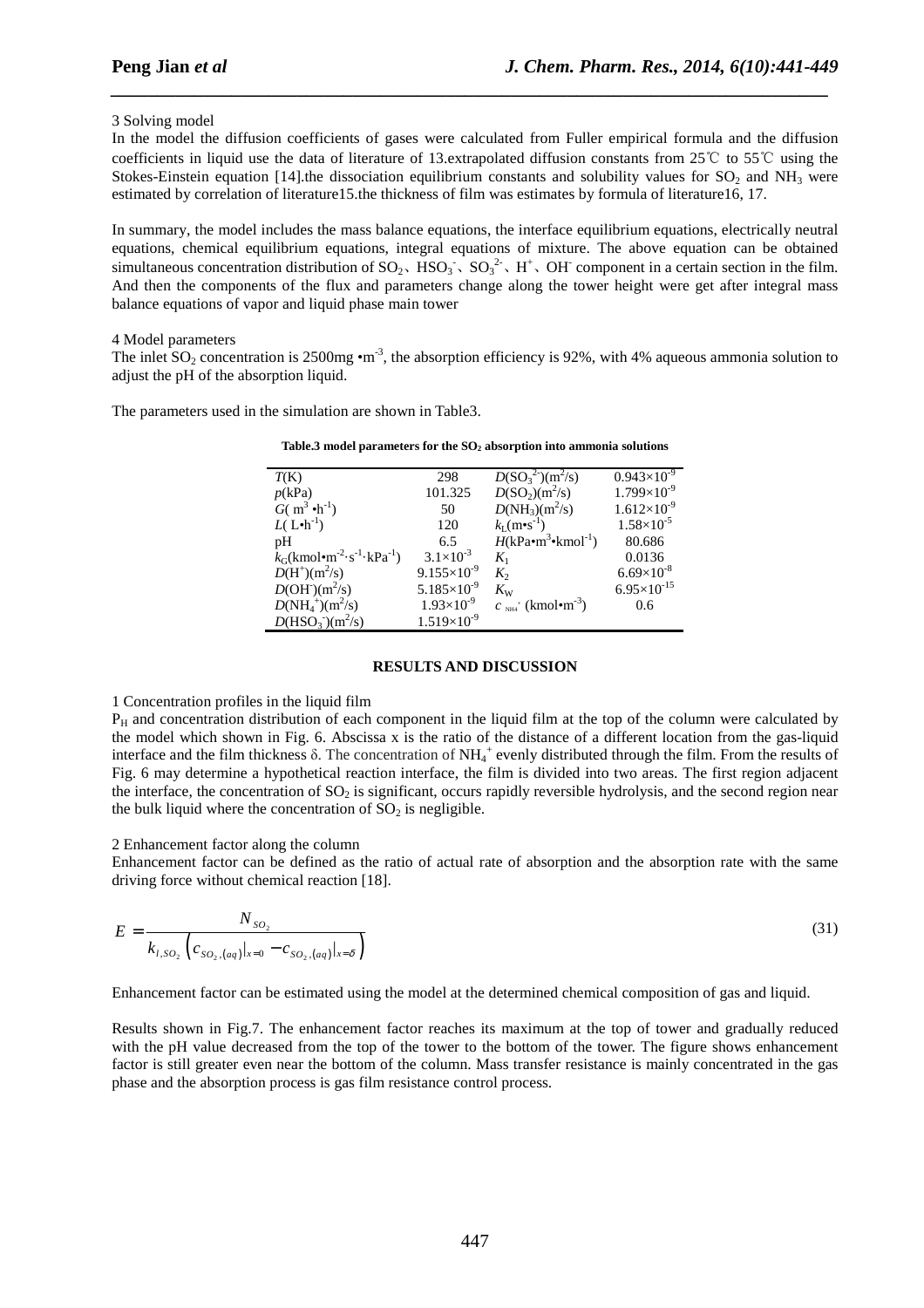

**Fig.6 Concentration profiles calculated in the liquid film**  $(z=h)$ 



**Fig.7 Chemical enhancement factor for SO2 absorption along the column** 

3 Effect of the SO2 inlet concentration on desulphurization efficiency When pH of the absorbent solution is  $6.5 \pm 0.1$ , flue gas flow is  $50 \text{m}^3$ /h, concentration of  $SO_2$  change from  $1000$ mg/m<sup>3</sup> to 3000 mg/m<sup>3</sup>, the desulfurization rate variation shown in Fig.8. Prediction results are agreement with the experimental data.

### **CONCLUSION**

The kinetic parameters relative to  $SO<sub>2</sub>$  absorption into aqueous solutions of ammonia previously determined from laboratory measurements. Mathematical model of absorption  $SO<sub>2</sub>$  with ammonia solution in wetted tower basis of two-film theory can be used to describe this complex multicomponent absorption process. The model can calculate the concentration of each component distribution curve of liquid film and enhancement factor changes along the column. Based on simulation results verify the impact of imports of  $SO<sub>2</sub>$  concentration on the absorption rate, the results show that the model predictions are consistent with experimental results.This model, coupled with the determination or the estimation of mass-transfer characteristics can be applied to the simulation or design of industrial scrubbers.